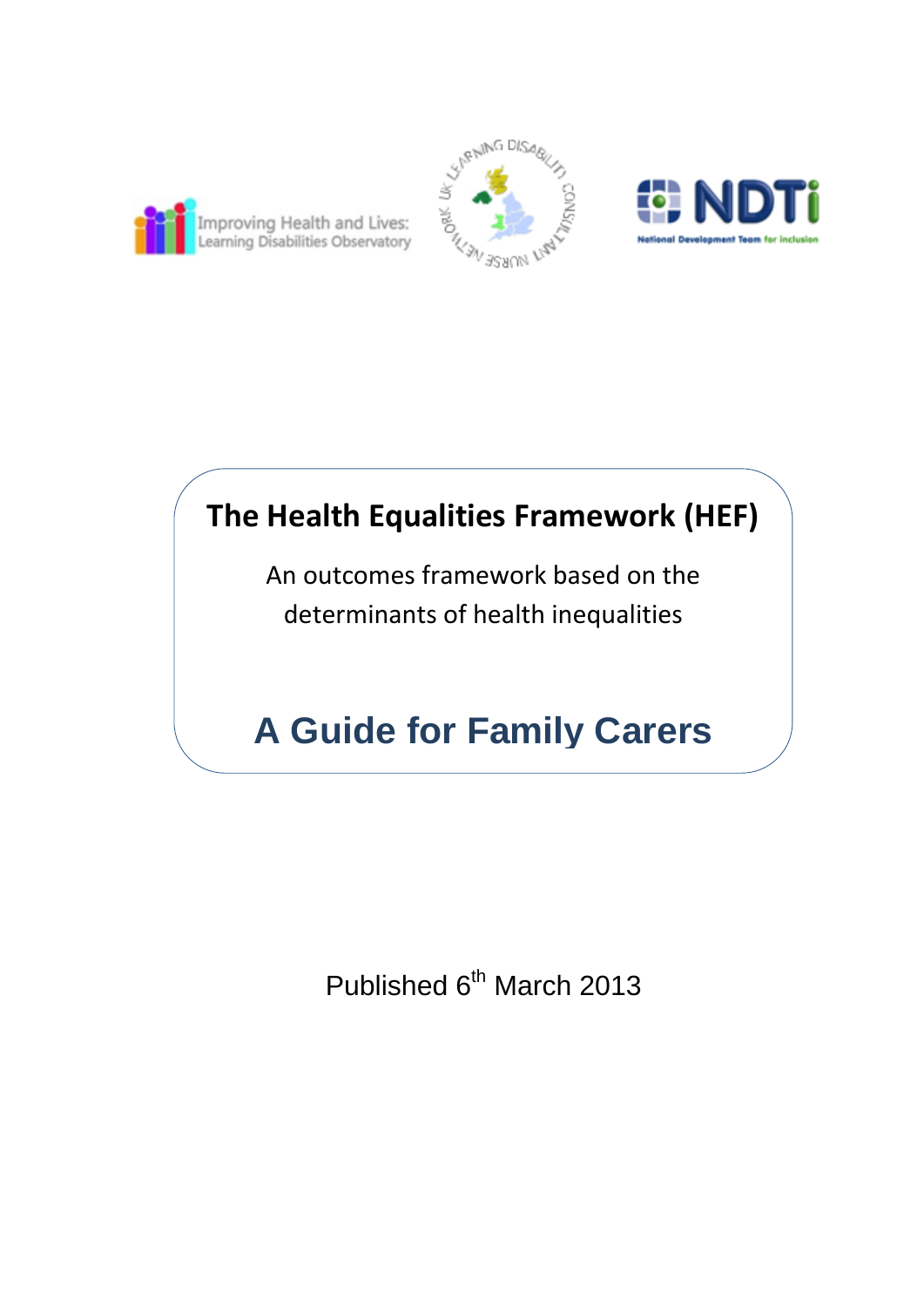### **About this guide**

This guide is part of a series about the Health Equalities Framework. The Framework was initially developed by the UK Learning Disability Consultant Nurse Network. It has been further developed and tested with multi-disciplinary service teams, commissioners and the Learning Disability Professional Senate. It has been welcomed by the National Valuing Families Forum and people with learning disabilities.

Alongside this guide for family carers is a full guide for services, setting out the theory and detailed guidance on use of the tool in practice: See: [http://www.ndti.org.uk/publications/other-publications/the](http://www.ndti.org.uk/publications/other-publications/the-health-equality-framework-and-commissioning-guide1/)[health-equality-framework-and-commissioning-guide1/](http://www.ndti.org.uk/publications/other-publications/the-health-equality-framework-and-commissioning-guide1/)

The same webpage includes:

- a guide for commissioners
- an easier read guide
- a separate document containing the detailed indicators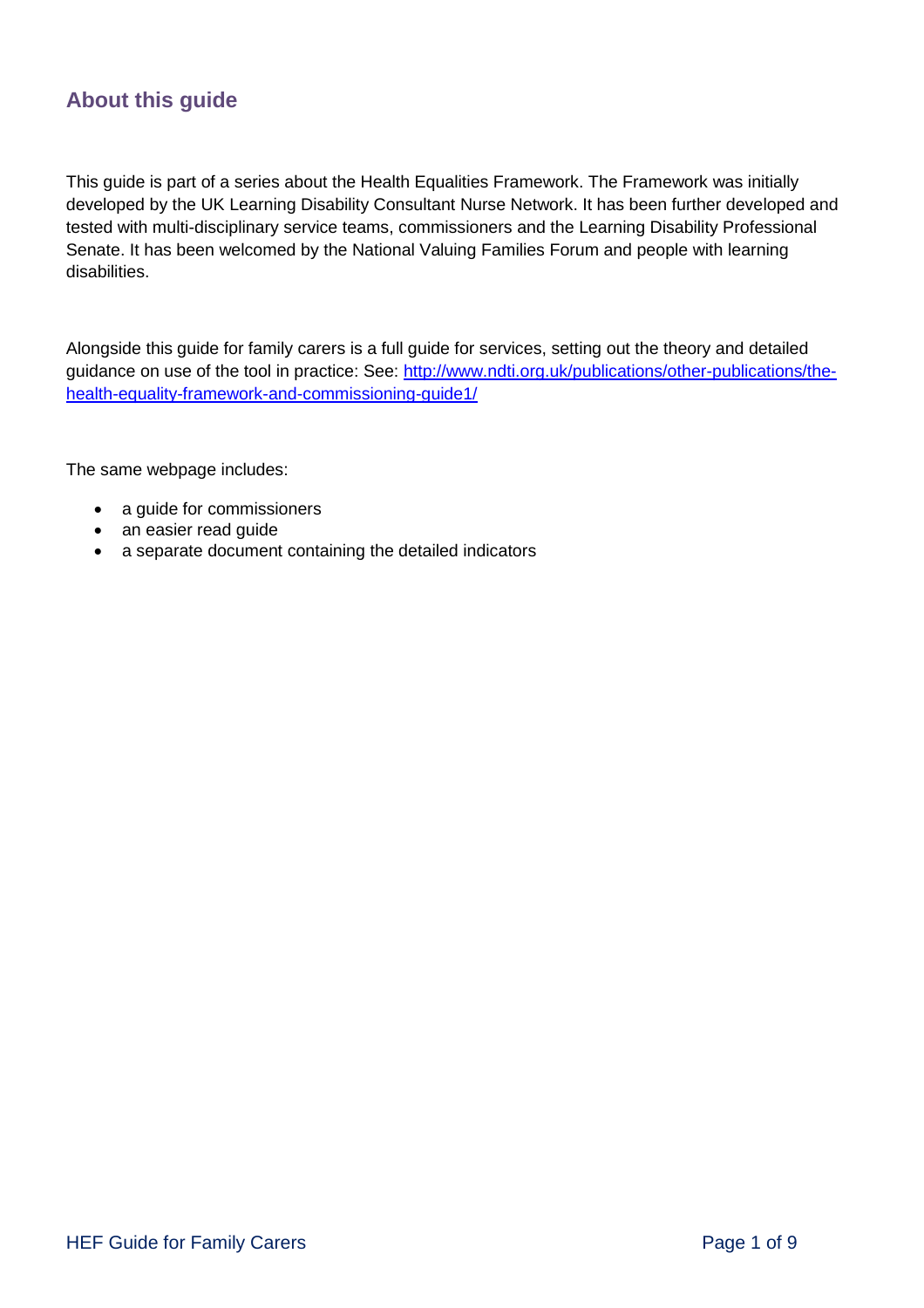## **The Health Equalities Framework – a guide for family carers**

## *Introduction*

 $\overline{a}$ 

People with learning disabilities experience significant health inequalities. Yet health services and even specialist learning disability services have never had an agreed way of measuring what difference they make to the health and wellbeing of people with learning disabilities.

The Government has produced a series of 'outcome frameworks' for health, social care and public health. From April 2013 these will be used to collect better information on what difference services make (the outcomes they achieve). These national frameworks will apply to everyone, but the information systems are not yet good enough to measure what happens specifically for people with learning disabilities.

The reports '*Death by Indifference: 74 deaths and counting*' and '*Transforming care: A national response to Winterbourne View Hospital*' showed how important it is to have good measures of what services are doing to make a difference for people with learning disabilities.

The Health Equality Framework (HEF)<sup>1</sup> provides a way for all specialist learning disability services to agree and measure outcomes for people with learning disabilities. It can be used by other services as well. Importantly, the tool can be used by family carers in partnership with services, to agree priorities and to monitor outcomes for their relatives, particularly for people who may lack capacity to do this for themselves. For these reasons it is endorsed by the National Valuing Families Forum.

## *A brief explanation of the background*

We see tackling health inequalities as the linchpin to improving health and wellbeing. Improving Health and Lives (IHaL, the Learning Disabilities Public Health Observatory) identified five factors that affect health inequalities for people with learning disabilities. These are called the 'determinants':

- Social determinants of poorer health, such as poverty, poor housing, unemployment and social disconnectedness
- Physical and mental health problems associated with specific genetic and biological conditions in learning disabilities
- Personal health behaviour and lifestyle risks, such as diet, sexual health and exercise
- Communication difficulties and poor knowledge about health
- Problems in access to health care and other services, and problems with the quality of an i services.

HEF Guide for Family Carers **Page 2 of 9** and the US and the Page 2 of 9 <sup>1</sup> The HEF was initially developed by the UK Learning Disability Nurse Consultant Network in response to a request from the Department of Health, following Winterbourne View. Since then it has been tested by multi-disciplinary teams, and commissioners have also been involved in its development.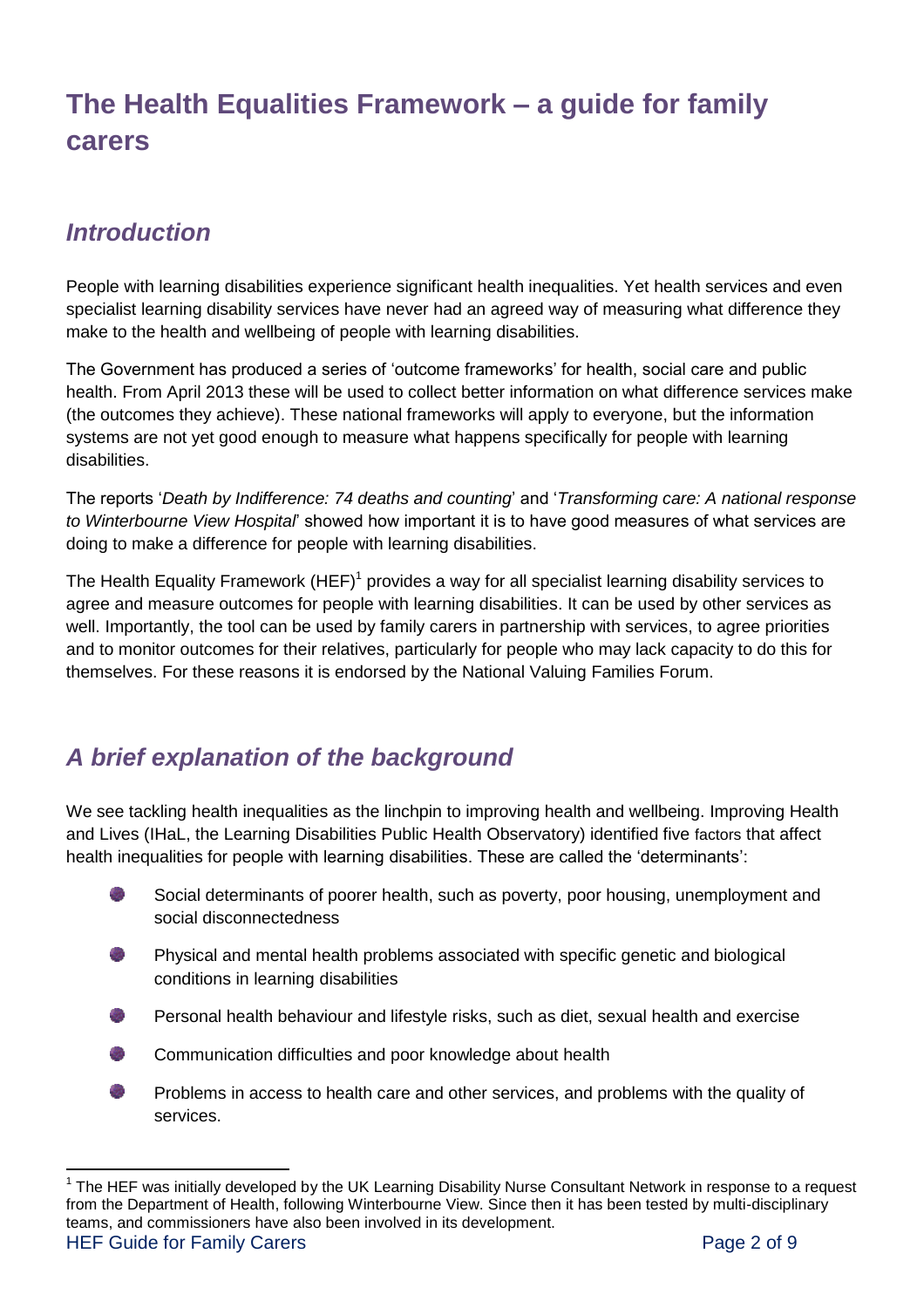See Appendix 1 for a bit more information about each of the determinants,

The HEF focuses on what is needed to prevent or reduce the *impact* of these determinants on an individual person, so reducing inequalities for them. The HEF can also be used at the level of a whole service, or by commissioners, family carer groups, self advocacy groups and HealthWatch to look at changes for whole groups of people across health and social care. The HEF offers a common 'language' and understanding for everyone involved.

We believe that monitoring the impact of the determinants of health inequalities will show what difference support from services is making to the health and wellbeing of people with learning disabilities: whether they are young or older, profoundly disabled, physically or mentally unwell, whilst in hospital or living in the community.

#### *Illustrative example*

*Information on the Improving Health and Lives website showed that people with learning disabilities locally were accessing health checks at well below the national average. Annual health checks identify unmet health needs and lead to actions to address these needs. Therefore they are an important reasonable adjustment for reducing health inequalities. The commissioner recorded the information in the Joint Strategic Needs Assessment and made a plan with the community learning disability team (CLDT) to work with GP practices to improve*  uptake. The plan formed part of the Joint Health and Wellbeing Strategy. The CLDT used the *HEF to show how their work was improving access to primary care services and health checks for people with learning disabilities.* 

## *How does it work?*

Under each determinant of health inequalities there is a series of indicators. For example, under 'personal health behaviour and lifestyle' the HEF lists:

- **a.** Diet
- **b.** Exercise
- **c.** Weight
- **d.** Substance use
- **e.** Sexual health
- **f.** Challenging Behaviour

In turn, each of these indicators has a series of descriptions under it, which describe the impact of different situations on the individual. For example, under 'diet', the descriptions and scores are shown in the chart on the next page: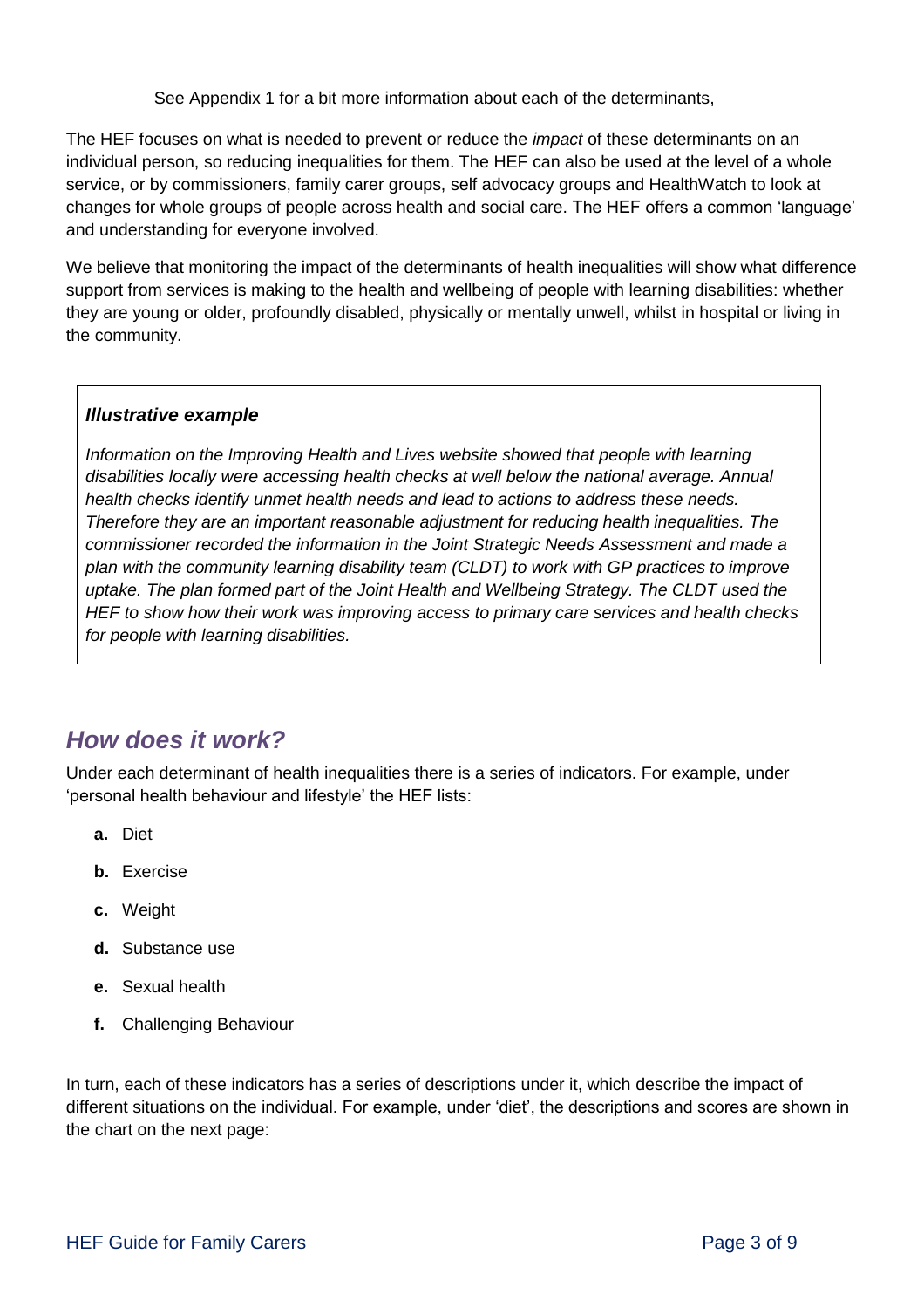## **Example:**

## **Determinant: Personal health behaviour and lifestyle**

#### **A. Diet**

| <b>Impact Level &amp; Indicator</b><br><b>Statement</b> |                                                            | <b>Descriptor</b>                                                                                                                                                                                                                                                                                                                                                                                                                                                                                                   |
|---------------------------------------------------------|------------------------------------------------------------|---------------------------------------------------------------------------------------------------------------------------------------------------------------------------------------------------------------------------------------------------------------------------------------------------------------------------------------------------------------------------------------------------------------------------------------------------------------------------------------------------------------------|
| $\blacktriangleleft$                                    | Major restrictions to healthy<br>eating and drinking       | This level applies where the person has known<br>swallowing difficulties but does not have<br>consistency of food modified. Takes little or no<br>food or fluid without considerable encouragement<br>which is not readily available. Eats hazardous<br>(otherwise inedible) items with no restrictions.<br>Takes foods hazardous to known health status<br>e.g. high sugar foods if diabetic or foods<br>contraindicated by medication with no support to<br>modify. Or there are serious safeguarding<br>concerns |
| 3                                                       | Significant restrictions to<br>healthy eating and drinking | This level applies where food consistency is not<br>wholly safe. Drinks excessively or alternately very<br>little. Has a complete omission of one or more<br>essential components (e.g. fruit, veg or dairy<br>products) OR an extreme excess of an unhealthy<br>constituent of food (e.g. salt or saturated fat etc.)<br>OR wholly inadequate calorific intake. With little<br>support to modify. Amount of food taken is a<br>significant concern.                                                                |
| $\overline{2}$                                          | Limited restrictions to healthy<br>eating and drinking     | This level applies where the person takes a mix of<br>grain based foods, milk, meat, veg and fruit<br>though widely discrepant from normal<br>recommended daily amounts - some support to<br>address these issues and support healthy intake.<br>If food consistency is an issue there may be<br>occasional lapses of stringency in support.                                                                                                                                                                        |
| 1                                                       | Minimal restrictions to healthy<br>eating and drinking     | This level applies where the person takes<br>adequate food and fluid of safe and appropriate<br>consistency. There may be relative excesses or<br>limitations of some key areas of nutritional intake.<br>Meals may lack variety or have modestly<br>excessive salt content. Support is available to<br>address known issues                                                                                                                                                                                        |
| $\bf{0}$                                                | No restrictions to healthy<br>eating and drinking          | This level applies where the person takes a<br>healthy balanced diet consistent with their needs<br>and prepared in a manner which can be taken<br>without risk. They take 6-8 glasses of water (or<br>other fluids) per day and carers are well informed<br>and provide support regarding public health<br>recommendations on healthy eating.                                                                                                                                                                      |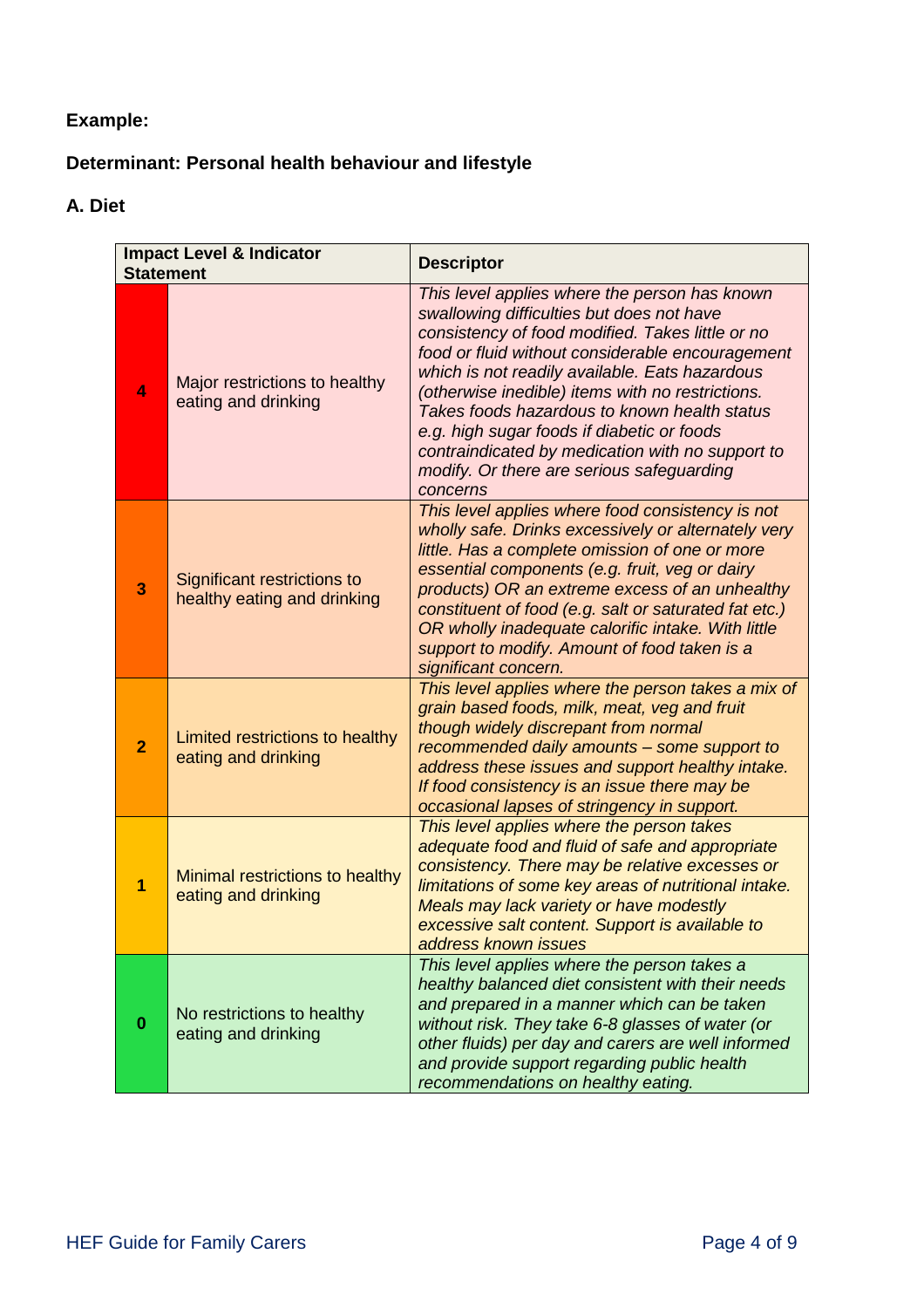So the way it works is that an initial score would be given against each of the indicators. Looked at together, all these would show a health inequalities profile for the person. Then a plan would be made for action on the areas that were of most concern. Some actions would take longer than others to have an effect, so it might be a few months before it would be sensible to check the scores again. If the actions have worked, there should be an improvement in the scores.

Sometimes the score on some indicators might have improved, but others might have got worse. There might be good reasons for this and it is important to understand *why* changes have happened. It is also important to know the individual in order to know whether this represents an improvement overall! Using the HEF helps you to ask the questions.

## *How can family carers use the HEF – for an individual?*

One of the benefits of the HEF is that it gives the person themselves and everyone who knows and cares about them a tool they can use together. It can support an individual's person centred plan and health action plan.

You can use the whole HEF tool or just the parts of it that seem most important for your relative.

You and your relative can look at the HEF tool together and talk about the indicators and descriptions. You can talk about each area with the health and social care staff who work with your relative. You might each have slightly different ideas or things you have noticed. You might have different ideas about the most important things to change.

Using the HEF can help you to have these discussions and come to shared agreements about priorities and action. Then it helps you to check what difference the actions have made.

## *How can family carers use the HEF – for a service or a local area?*

The results of a number of individual HEF scores can be looked at together. This can show whether lots of people have problems with the same issues. For example, it might show that lots of people using a particular service are not having a very healthy diet. Or you could look at the scores for people living in your area and that might show, for example, that lots of people have poor housing that is affecting their health.

Used like this, the HEF can help family carer groups, self advocacy groups and HealthWatch talk to commissioners and the Health and Wellbeing Board about priorities for the whole area. Then – just like for an individual – you can discuss what actions should be taken, and you can use the HEF to check what difference the actions make. In this way you can use the HEF to feed into the Self Assessment (Big Health Check) that is done every year.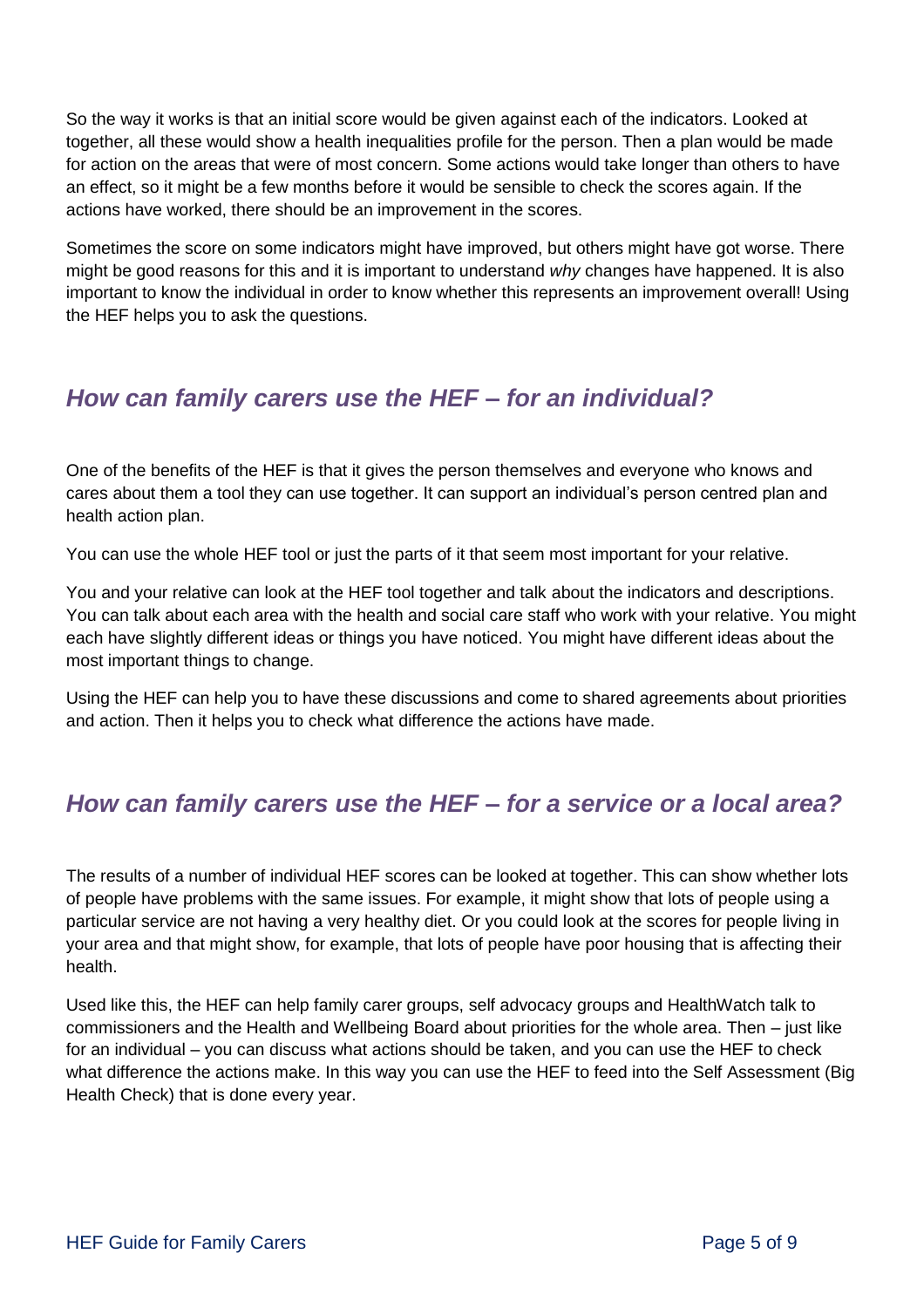## **Appendix 1**

## *A bit more about the determinants of health inequalities*

#### *The social determinants of poorer health*

The impacts of poverty, poor housing, unemployment and social isolation on health are well known. People with learning disabilities are more likely than their non-disabled peers to experience some or all of these factors. Bullying and discrimination are also related to poorer health, and are a common experience for people with learning disabilities.

Tackling these issues requires joint strategic planning between local authorities, health and public health, and effective joint health and social care team working. The HEF can be used to inform discussion between health and social care about priorities and ways of working.

#### *Increased risk of health problems associated with specific genetic and biological causes of learning disabilities*

A number of syndromes associated with learning disabilities are also associated with specific health risks. For example, congenital heart disease is more common in people with Down's syndrome, as is early onset dementia.

Specialist learning disability staff can look at the possible interactions between specific causes of learning disability and the environment, and can enable environmental modifications to be made, increasing an individual's quality of life. Specialist health staff can ensure that the specific health needs of individuals with learning disabilities are understood and responded to in mainstream healthcare. They can help support providers to understand specific risks and any potential interactions between genetic, biological, psychological, social and environmental factors, so that appropriate reasonable adjustments can be put in place to improve quality of life.

#### *Communication difficulties and low knowledge about health*

People with learning disabilities may have a poor awareness of their bodies and health issues generally. They may not express pain or discomfort in a way that others recognise. Limited communication skills may reduce their ability to let others know that something is wrong.

Specialist health staff support people with learning disabilities to understand their own health needs, and let people know when they are not well. They also enable those who support people with learning disabilities (family carers, providers and mainstream health staff) to recognise health needs and take appropriate action.

#### *Personal health risks and behaviours*

People with learning disabilities take less exercise than the general population, and their diet is often unbalanced. They can also find it hard to understand the consequences of lifestyle on health, and are much more likely to be overweight (or underweight) than the general population.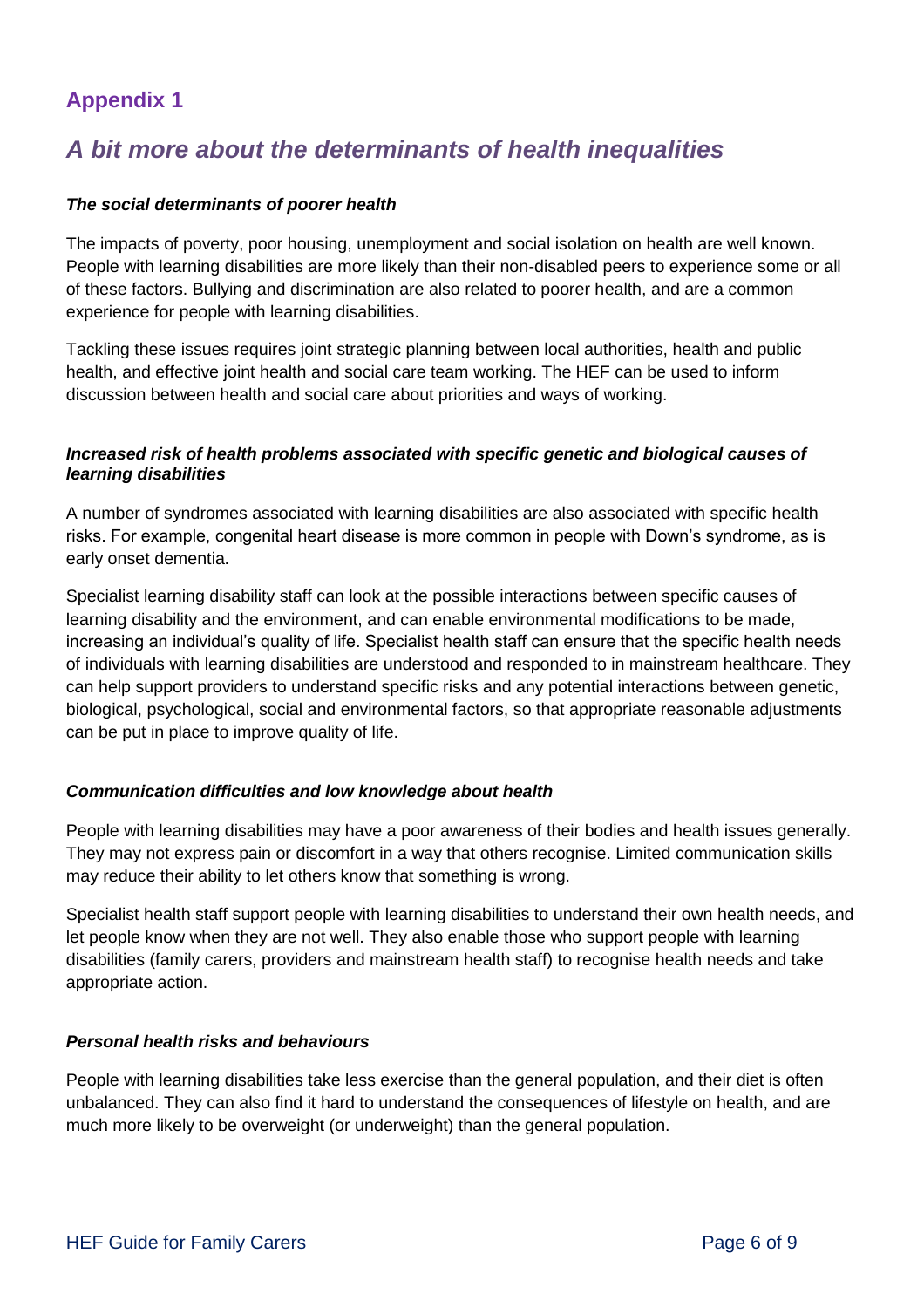Specialist health staff support people with learning disabilities to understand the relationship between health, lifestyle and behaviour, and to develop healthier lifestyles. They also enable those who support people with learning disabilities to gain a better understanding of lifestyle/health issues so that they can help people with learning disabilities become healthier and stay healthier.

#### *Access to and the quality of health care and other services*

People with learning disabilities can find it hard to access mainstream health services for a number of reasons, including the failure of health services to make reasonable adjustments to enable access, disablist attitudes among health care staff and 'diagnostic overshadowing'.

Specialist health staff work with mainstream health services (primary, secondary and health promotion/screening) to put reasonable adjustments in place, including health checks, and thus improve access.